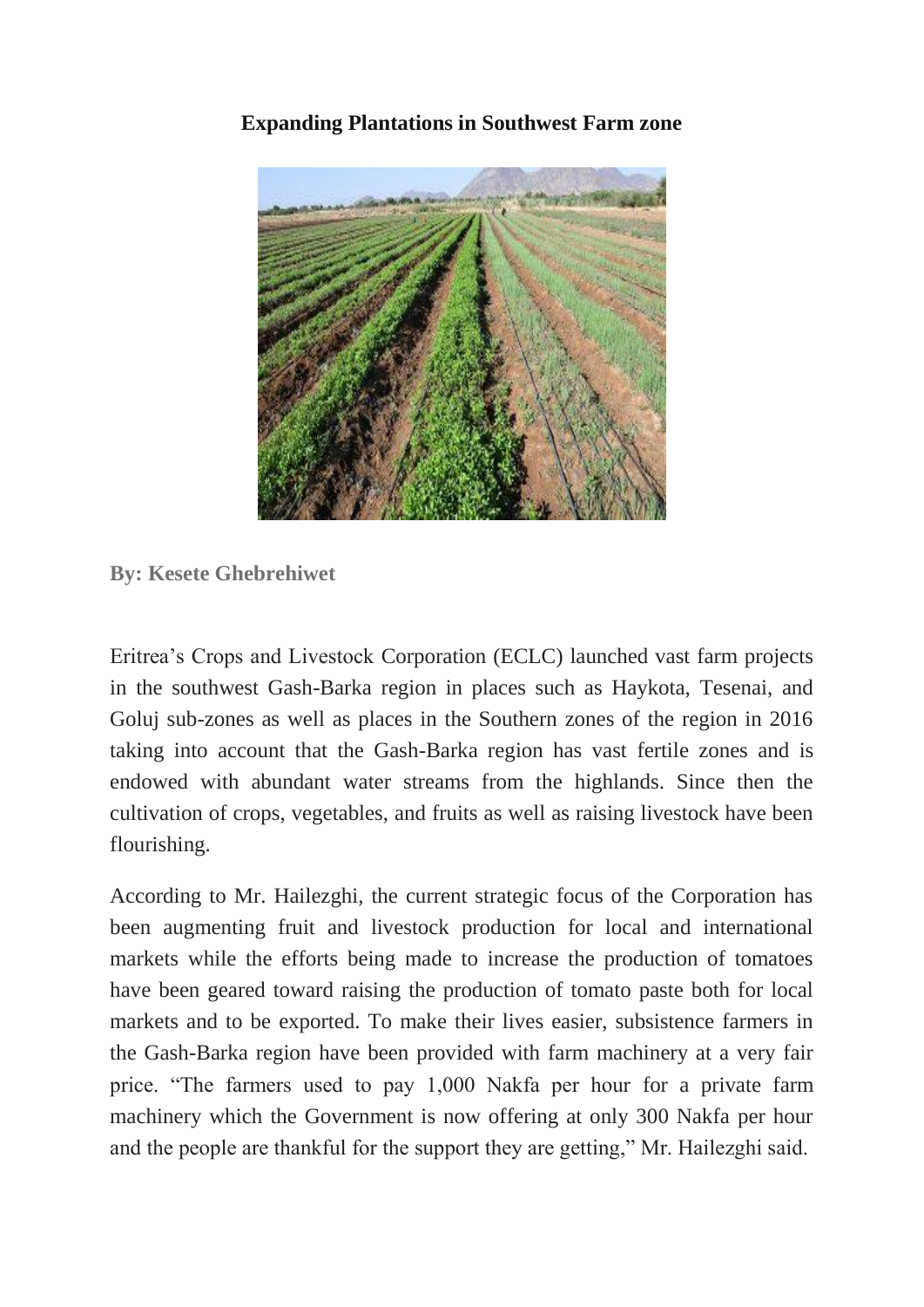ECLC cultivates crops during the rainy season in all southwest farms to help ensure food security and meet the demand for animal feed. The cultivation of sesame and sorghum, during the rainy season, has been mostly carried out in Ketay (around Omhajor) and in Gerset as well as in Aligidir covering a total of 7,000 hectares.

Apart from the regular farm activities, pilot projects have been carried out at Gerset and Fesko to cultivate crops indigenous to the highlands of the country, which showed promising results. Mr. Hailezghi Habte, head of Southwest Farm Zone at ECLC, said if cultivated in a season of optimal temperature, from November to February, the Gash- Barka region is conducive for the cultivation of typical highland crops.



In line with the ongoing efforts to make a difference in agricultural produce, Mr. Hailezghi said that the corporation has been working to supply select vegetable seeds and to encourage farmers to form farmers' cooperatives to be able to meet the demands of tomatoes at Banatom Factory in Alebu. Initiatives taken to give exemplary farmers select seeds to cultivate have shown remarkable results that in the long run, the corporation intends to make the select seeds accessible to all farmers in the Gash-Barka region.

Dams have been constructed in the Gash-Barka region primarily to trigger the development of advanced irrigation systems at the farms in the region. Mr.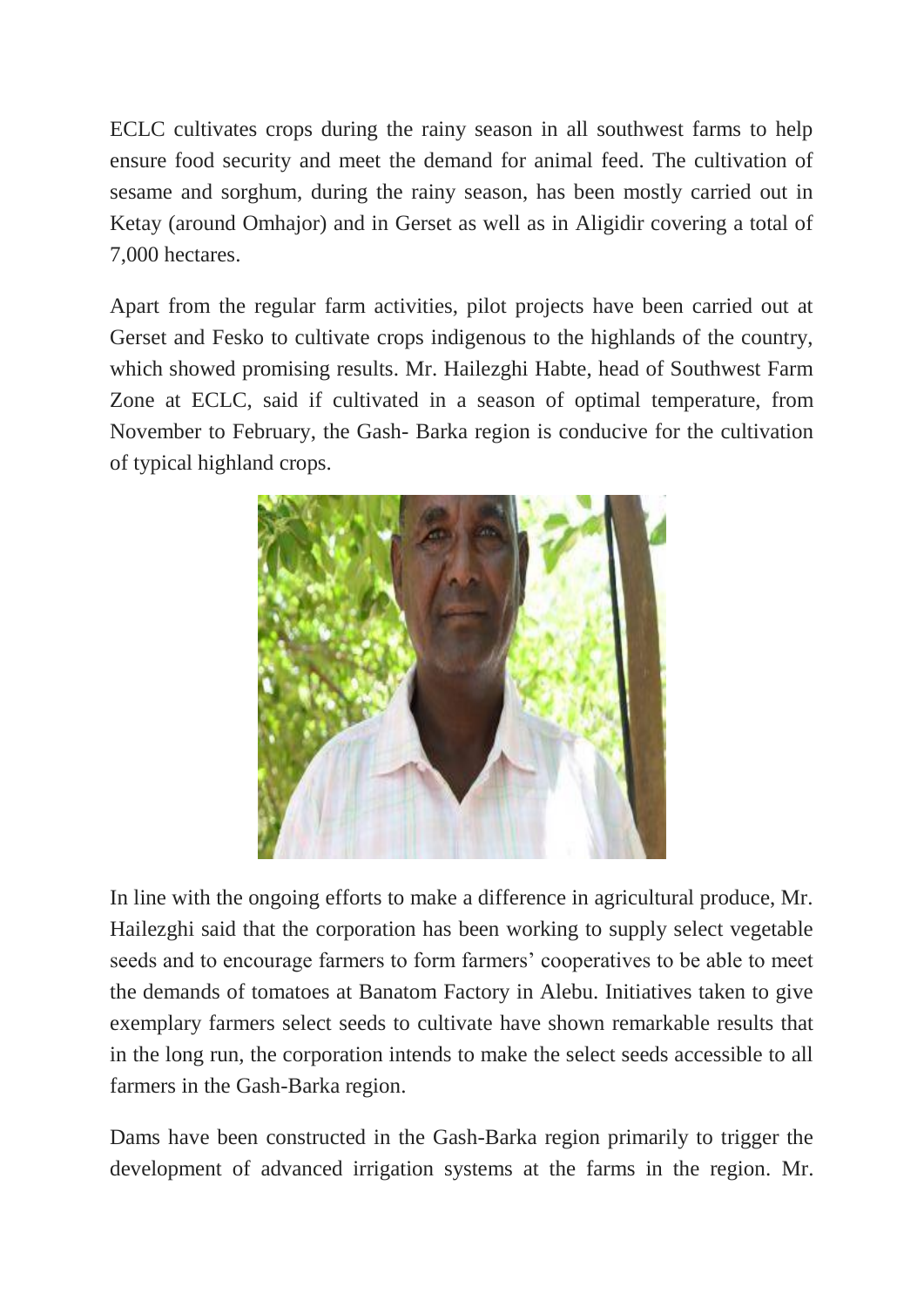Hailezghi said that because of the dams the farms in Gerset, which began with small fruit plantations, have been steadily expanding and are now supplying local markets throughout the nation with fruits such as mangoes, oranges, grapefruits, and lemons. Currently, around 50,000 trees of fruits have been planted in all farms of the southwest zone, and the number has increased with the plantation of all types of fruits in the last three years especially in Fanko-Rawi, Fanko-Tsumue, Aligidir, and Adi-Omar. In areas around Bademit dam, the water has only been used for livestock due to lack of electricity, Mr. Hailezghi said, although their plan is to expand irrigation-based farm activities just like other areas in the region.

Similarly, the livestock resource development program has been making major strides. The program that began at Afhimbol farm project was extended to the areas around Alebu, Fesko, Adi-Omar and Aligidir. The Corporation raises Hameria and Gereji sheep species, Gamus, Hameria, and Begayt cattle species, and indigenous goat and camel species to help meet the national needs of the meeting. By engaging in animal husbandry the Corporation has been working to stabilize the market and meet the needs of colleges and ministries across the nation.

There has also been remarkable progress in human resource deployment at the farm zone. Mr. Hailezghi said, "We had a few agricultural experts when we launched the farm projects at the southwest farm, but thanks to the Government's efforts in human resource development, graduates in various fields of agriculture have been coming in great numbers to the farm zone as of 2014. The contribution of these agronomists has resulted in the expansion of farm activities, an increase in yield, and an overall transformation of agriculture in the zone."

One of the Corporation's objectives at the farm projects has been the promotion of skill transfer. Employees have been trained as operators of farm machinery and acquired other skills that could impact their career and the development of the farm zone. The college graduates assigned to work at the farms, who are now effectively running the farm project, have been leaders in training